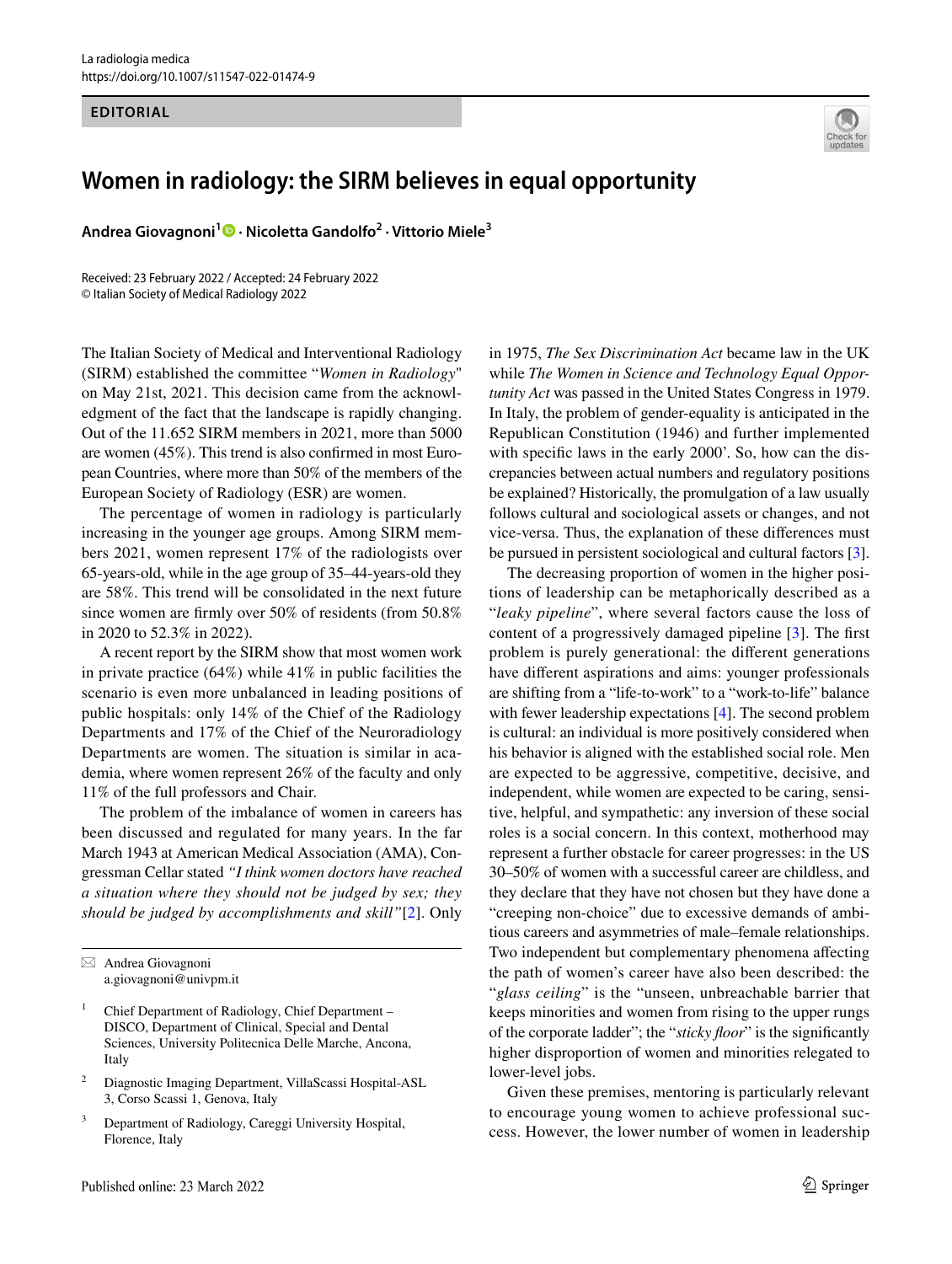positions and the consequent cross-gender mentoring may present several issues. A relevant point is the fact that a close personal relationship with a cross-gender mentor may be prone to gossip, envy, and charge of sexual harassment; this issue may discourage men and women from participating in cross-gender mentorship programs and will probably never disappear. Moreover, it has been argued that male mentees could be favored by female mentors (the so-called Queen bee syndrome). However, female mentees refer that female mentorship is more efective, and this is also proven by the authorships in scientifc publications where female frst authors are associated with female last authors suggesting a successful mentorship [[3](#page-1-1)].

Once a woman reaches a leading position the problem of the "glass clif" must be faced: leading positions are more likely to be held by women during crisis situations, when the probabilities of success are signifcantly lower. Even this misconception has been recently disproven since countries with female leaders had better outcomes during the COVID-19 pandemics [[5\]](#page-2-1).

It is recognized that the medical environment has been a *boys-club* for a long time. However, business analysis suggests that heterogeneity in the workforce means more perspectives and diferent viewpoints: this enhances the critical analysis in the decision process. Therefore, it is an essential requirement for improving the efectiveness, and a team gender-balanced provides better strategies and performances [[3](#page-1-1)].

A critical problem is represented by the low presence of women in the world of scientifc publications; a survey published by *The New England Journal of Medicine* in 2006 reported an increase of the proportion of women frst authors from 5.9% in 1970 to 29.3% in 2004; similarly, the senior women increased from 3.7% to 19.3% in the same period [[1](#page-1-2)].

Considering the official Journal of SIRM, "La Radiologia Medica", in the years 2017–2021 the percentage of women as frst authors, corresponding and last authors are 33–44%, 20–36%, and 15–21%, respectively. Further analysis confrmed the trend previously described: in 2017, the pre-pandemic period, 70% of women as last authors had a woman as the frst author. During the pandemic period, the situation changed: 38% of women last authors had a woman as the frst author, refecting the negative impact of the pandemic on women young professionals.

Reporting the rough numbers in Italy, *mundum numeri regunt*: participations as speakers to the last SIRM National Congresses are heavily unbalanced with a percentage of women of 27% in 2016 with a slight improvement to 33% in the last year.

How can we act? With this increasing awareness, the SIRM frmly believes that the politics of increasing the representation of women in academic and leadership positions will improve and strengthen the specialty of Radiology as a whole.

With this purpose, the SIRM committee "*Women in Radiology*" recently hosted the event entitled "Women: driving the progress" (*Donne: un motore di progresso*) which was dedicated to the Italian women in Radiology and held on February 11th, the International Day of Women and Girls in Science.

Following this path, the SIRM presents a series of tailored actions including editorial support for open access publications authored by female radiologists, observatory on gender-equality and workplaces discriminations, specifc legal support for women in radiology, and a leadership program to train young radiologists to the leading positions.

In other words, SIRM believes in the fundamental contribution of women radiologists for the development of the discipline and is strongly committed to helping to break down all those professional, social and legal barriers that can lead to real equality of opportunity between professionals and members of the Society.

*"In the future, there will be no female leaders. There will just be leaders." Sheryl Sandberg*

**Funding** None.

## **Declarations**

**Conflict of interest** The authors declare that they have no confict of interest.

**Ethical approval** This publication is in accordance with the ethical standards of the constitution and/or national research committee and with the 1964 Declaration of HELSINKI and its later amendements or comparable ethical standards.

**Informed consent** For this type of publication, formal consent is not required.

**Consent for publications** Not required.

## **References**

- <span id="page-1-2"></span>1. Jagsi R, Guancial EA, Worobey CC et al (2006) The "Gender Gap" in authorship of academic medical literature—a 35-year perspective. New Engl J Med 355:281–287. [https://doi.org/10.](https://doi.org/10.1056/nejmsa053910) [1056/nejmsa053910](https://doi.org/10.1056/nejmsa053910)
- <span id="page-1-0"></span>2. Spirt BA, Randall PA (1995) Radiologic history exhibit. the role of women in wartime radiology. Radiographics 15:641–652. <https://doi.org/10.1148/radiographics.15.3.7624569>
- <span id="page-1-1"></span>3. Kubik-Huch RA, Vilgrain V, Krestin GP et al (2020) Women in radiology: gender diversity is not a metric—it is a tool for excellence. Eur Radiol 30:1644–1652. [https://doi.org/10.1007/](https://doi.org/10.1007/s00330-019-06493-1) [s00330-019-06493-1](https://doi.org/10.1007/s00330-019-06493-1)